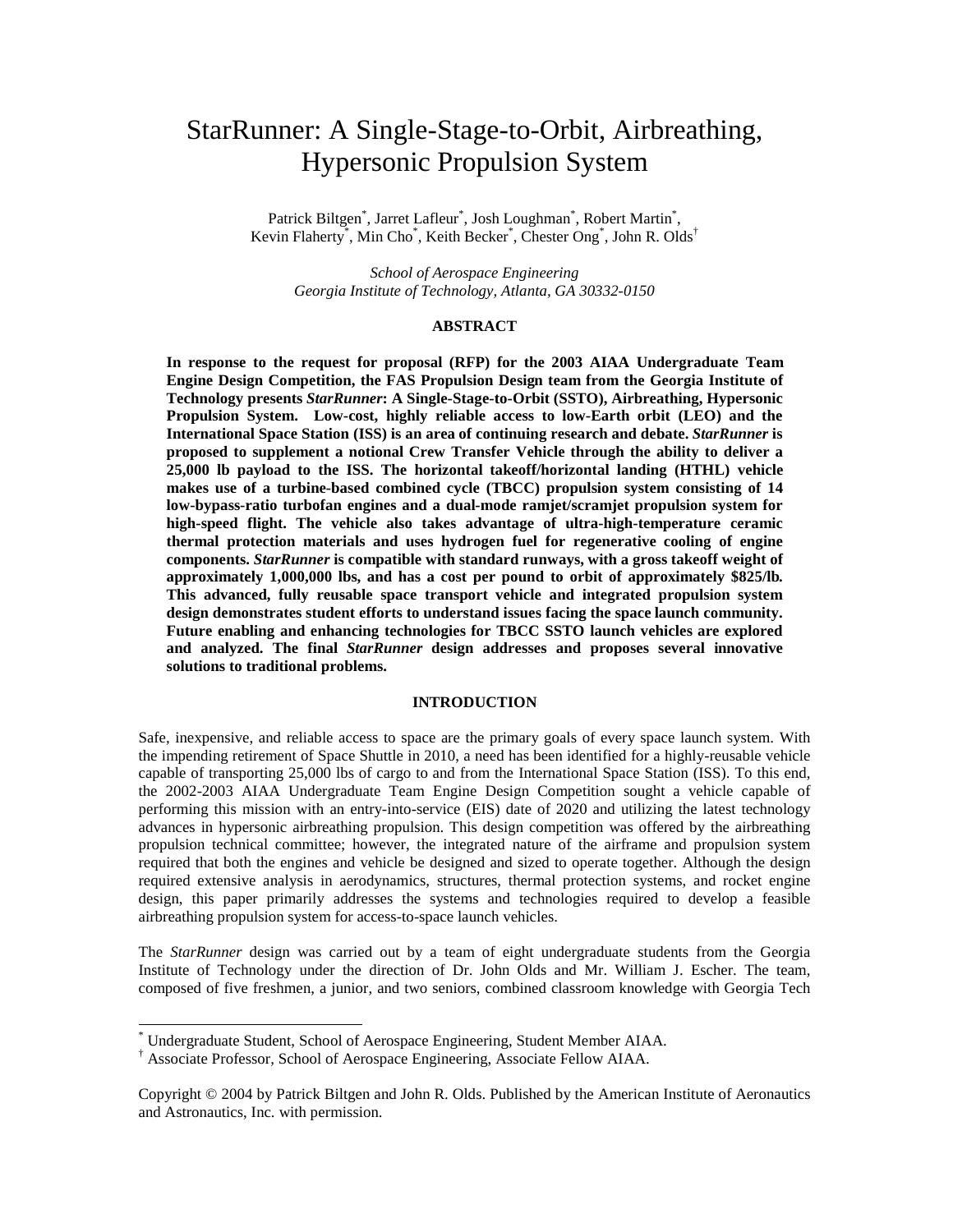vehicle and propulsion systems design methodologies to develop a feasible system that satisfied the requirements set forth by the AIAA Airbreathing Propulsion Technical Committee. In August 2003, *StarRunner* was selected as the first-place design in the 2002/2003 AIAA Undergraduate Team Engine Design Competition<sup>1</sup>.

#### **NOMENCLATURE**

| <b>ACES</b>     | Air Collection and Enrichment System                     | <b>NEPP</b>    | NASA Engine Performance Program                           |
|-----------------|----------------------------------------------------------|----------------|-----------------------------------------------------------|
| <b>AFRSI</b>    | Advanced Flexible Reusable Surface<br>Insulation         | <b>RBCC</b>    | <b>Rocket Based Combined Cycle</b>                        |
| <b>APAS</b>     | Aerodynamic Preliminary Analysis System                  | <b>RFDU</b>    | Rotational Fractional Distillation Unit                   |
| ASDL            | Aerospace Systems Design Laboratory                      | <b>RFP</b>     | <b>Request for Proposal</b>                               |
| <b>CABAM</b>    | Cost and Business Analysis Module                        | <b>SCCREAM</b> | Simulated Combined-Cycle Rocket Engine<br>Analysis Module |
| DDT&E           | Design, Development, Test and Engineering                | SSDL           | Space Systems Design Laboratory                           |
| <b>EIS</b>      | Entry-into-Service                                       | <b>SSTO</b>    | Single-Stage-to-Orbit                                     |
| <b>GLOW</b>     | Gross Liftoff Weight                                     | <b>TBCC</b>    | Turbine-Based Combined Cycle                              |
| <b>HTHL</b>     | Horizontal Takeoff/Horizontal Landing                    | TFU            | <b>Theoretical First Unit</b>                             |
| <b>IHPTET</b>   | Integrated High Performance Turbine Engine<br>Technology | <b>TPS</b>     | <b>Thermal Protection Systems</b>                         |
| <b>IRR</b>      | Internal Rate of Return                                  | TRL            | <b>Technology Readiness Level</b>                         |
| <b>ISS</b>      | <b>International Space Station</b>                       | TUFI           | Toughened Uni-Piece Fibrous Insulation                    |
| <b>LEO</b>      | Low-Earth Orbit                                          | <b>UEET</b>    | Ultra-Efficient Engine Technology                         |
| LH <sub>2</sub> | Liquid Hydrogen                                          | <b>UHTC</b>    | <b>Ultra-High Temperature Ceramics</b>                    |
| LOX.            | Liquid Oxygen                                            | <b>VAATE</b>   | Versatile Affordable Advanced Turbine Engines             |
| <b>NASP</b>     | National Aerospace Plane                                 | <b>WATE</b>    | Weight Analysis of Turbine Engines                        |
|                 |                                                          |                |                                                           |

#### **CONCEPT OVERVIEW**

*StarRunner* is a single-stage-to-orbit (SSTO) vehicle powered primarily by airbreathing propulsion systems. Its 14 low-bypass ratio turbofan engines and seven dual-mode ramjet/scramjet engines are powered by hydrogen fuel. A LOX/LH2 linear aerospike tail rocket provides the necessary  $\Delta V$  for the transition from

hypersonic flight at Mach 10.5 to orbital velocity. The structure of the vehicle includes non-integral graphite epoxy propellant tanks and utilizes Titanium Aluminide (Ti-Al) for the wings, tails, and a majority of the internal structure. The twodimensional forebody uses four fixed ramps to provide inlet compression while an actively cooled movable inlet cowl translates vertically to provide maximum capture area and shock-on-lip conditions at the design Mach number of 10. To reduce gross liftoff weight (GLOW) and reduce the number of turbofan engines required for takeoff and transonic operation, an innovative Air Collection and Enrichment System (ACES) is used to liquefy atmospheric oxygen to fill the rocket propellant tanks while cruising under ramjet power at low equivalence ratios for just under one hour. Also, a



**Figure 1. StarRunner Mounted on the Takeoff Assist Sled.**

takeoff sled is utilized to support the GLOW of the vehicle and reduce the weight of the main landing gear to only accommodate a normal landing or emergency return-to-launch-site landing. These two systems allow *StarRunner* to operate using existing HTHL architectures. The converged vehicle is 257 ft long and weighs roughly 1,000,000 lbs at liftoff. The launch price for commercial and government customers is approximately \$825/lb.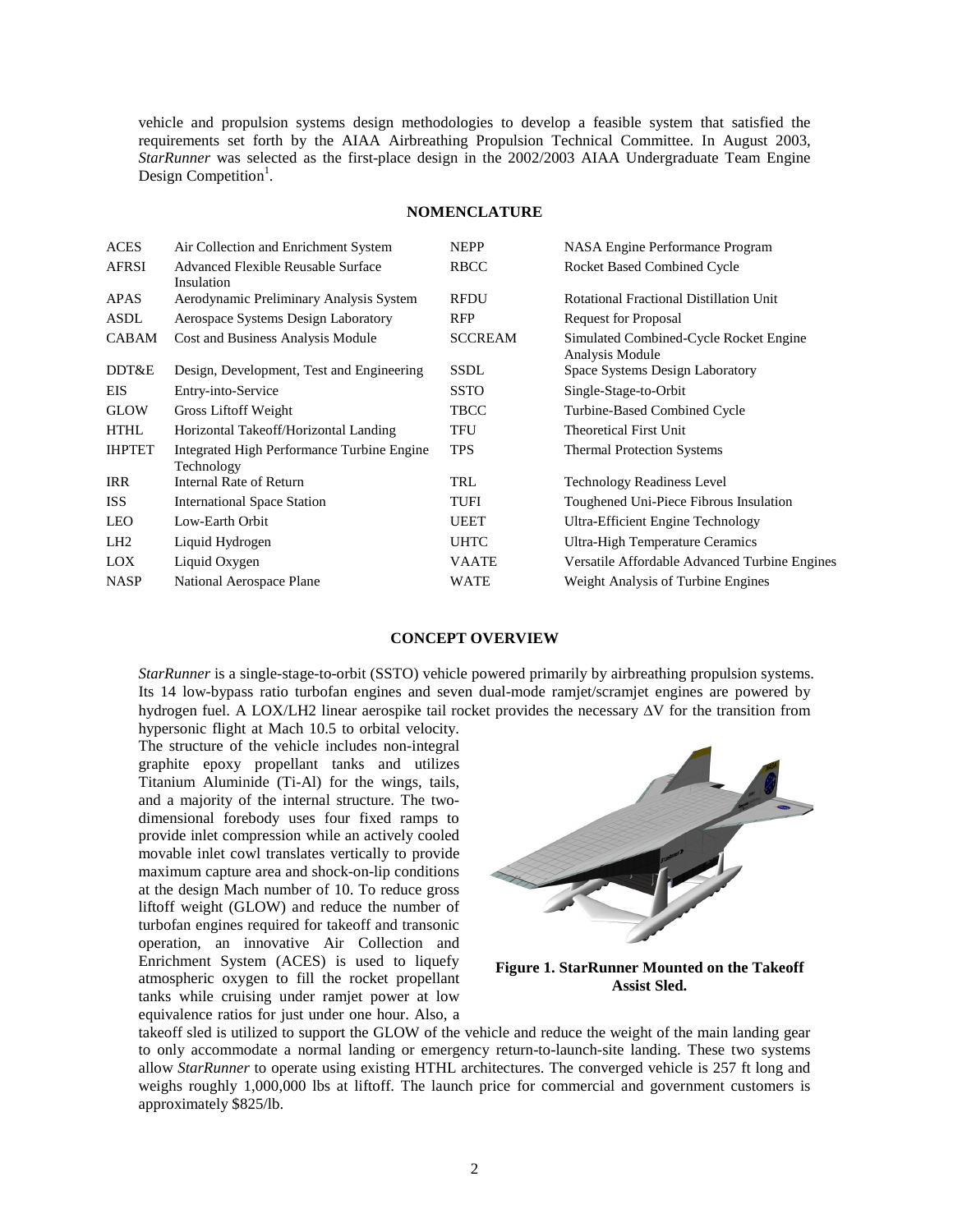#### **VEHICLE CONFIGURATION**

*StarRunner*'s overall shape is dictated by the need to fly and accelerate in the hypersonic regime. The entire lower surface can be considered part of the engine, making up a virtual inlet and exhaust nozzle. As with

all spacecraft, internal space is at a premium in this design: Hundreds of thousands of pounds of fuel must be carried, but an airframe that is too large will have excessive weight and drag. A three-view inboard profile of *StarRunner* is shown in Figure 2.

Three non-integral hydrogen tanks with a tank pressure of approximately 25 psia, shaped to the vehicle contours, supply fuel to the turbofan, ramjet, scramjet, and rocket propulsion systems. Combined, the tanks hold 669,000 lbs of normal boiling point liquid hydrogen. The two oxygen tanks, with a pressure of approximately 38 psia, are



**Figure 2. StarRunner Inboard Profile.**

shaped in a more desirable "pill capsule" configuration, and are located on either side of the 40' x 15' x 15' payload bay. The tanks are empty at liftoff and are filled by the ACES with 859,000 lbs of 98% pure liquid oxygen during the 60 minute Mach 3 cruise under ramjet power.

*StarRunner* uses three airbreathing propulsion systems in addition to a linear aerospike tail rocket. The initial part of the flight from Mach 0 to 3 is powered by 14 hydrogen-burning low-bypass-ratio turbofan engines located beneath the center hydrogen tank. A dual-mode ramjet/scramjet engine is located beneath the turbofan flowpath. The ramjet operates from Mach 3 to 6, where the engine internal static pressure begins to approach material limits and the scramjet is engaged. The four-ramp inlet features a curved section that folds open to increase the capture area, and hence mass flow rate, for the low-speed portion of the flight. The turbofan engines are exhausted along the aftbody of the vehicle, which also functions as an expansion surface for the ramjet/scramjet. The space between the turbojet engines and the payload bay is filled with the oxygen liquefaction equipment for the ACES. The primary rocket engine, ignited at Mach 10.5 after scramjet cutoff, is based on the RS-2200 Linear Aerospike developed for the *VentureStar* SSTO vehicle<sup>2</sup>. Each engine produces 495,000 lbs of thrust with an  $I_{sp}$  of 455 seconds (vacuum) and a mixture ratio of 6:1. Three of these engines are used on *StarRunner*, and they are mounted in a cutout on the aft fuselage. The propulsion systems comprise 38% of the 376,000 lb empty weight of the vehicle. Although the inclusion of turbofan engines and the ACES dramatically increase the empty weight of *StarRunner*, the turbofan engines provide an efficient means to accelerate the vehicle to Mach 3. The ACES removes the requirement to carry 859,000 lbs of liquid oxygen from the ground, reducing GLOW. Increases in GLOW dramatically increase the number of turbofan engines required to accelerate through Mach 1. The hexairfoil wing of the *StarRunner* is made primarily of Ti-Al metal matrix composite and the wing carrythrough structure is reinforced with Silicon Carbide (SiC) fibers. The dual horizontal tails are similarly constructed and all control surfaces use electromechanical actuators to eliminate the complexity and weight of hydraulic systems. Electrical power for the vehicle and ACES is provided by the turbofan engines and auxiliary power units. The sizes of the wing and tail are based on historical guidelines from similar vehicles<sup>3</sup>. Aerodynamic coefficients for this configuration are determined across the flight regime using the Aerodynamic Preliminary Analysis Software (APAS).

As indicated in Figure 1, a wheeled sled is used in place of a takeoff gear to reduce GLOW by nearly 100,000 lbs. The main landing gear, located on the outer sides of the oxygen tanks, swings aft into position.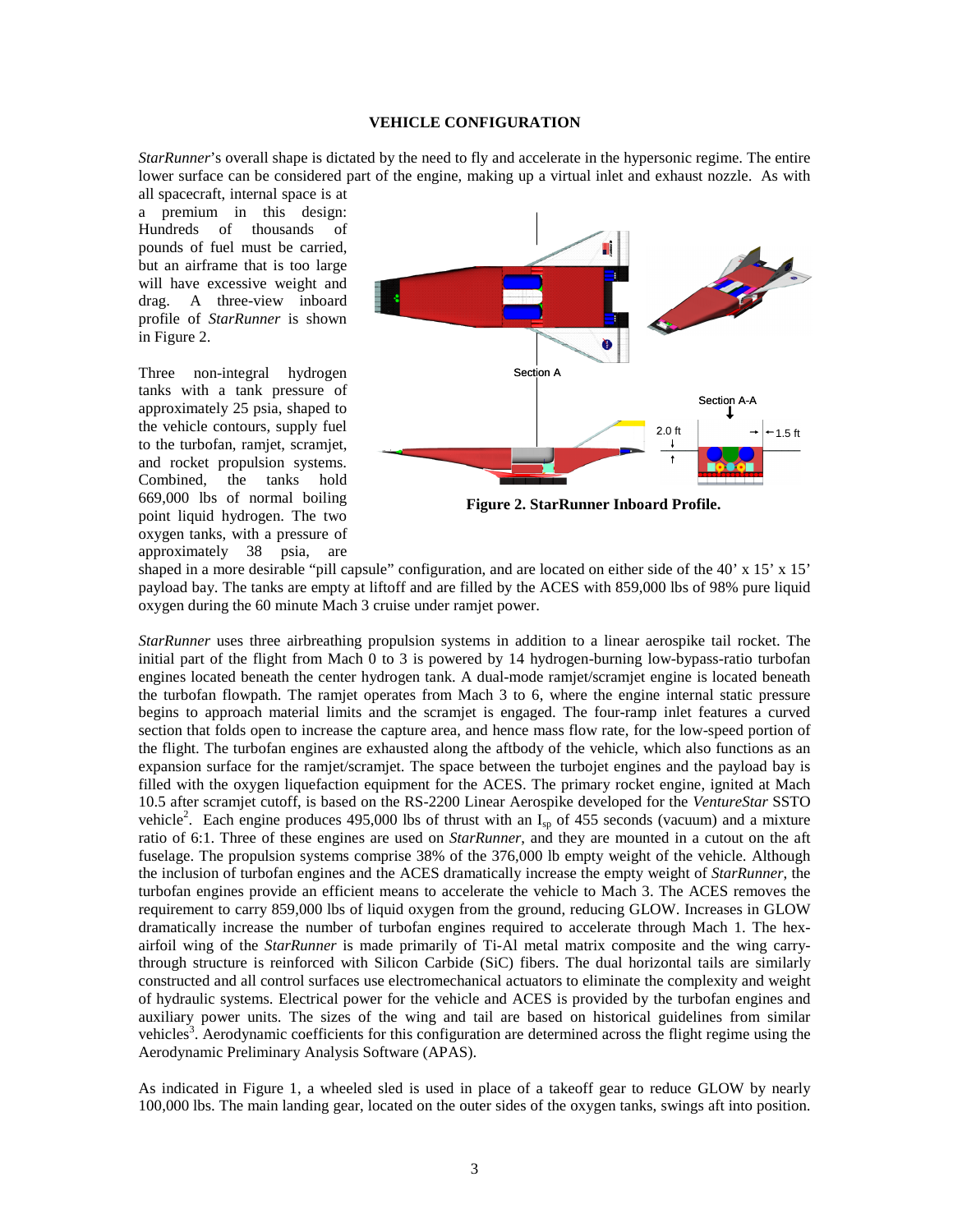This configuration reduces the weight of the main gear since it is designed to accommodate a landing with the 25,000 lb payload and reserve propellants only. The drawback to this configuration is that extensive propellant venting must take place in the event of a return-to-launch-site abort. The nose gear folds horizontally into the forebody and is shorter than the overall height of the vehicle, causing the nose gear touchdown to put *StarRunner* into a negative angle of attack as used on the Space Shuttle. The landing gear weight is further reduced by the elimination of retraction mechanisms. A summary weight statement is shown below in Table I.

| Element                               | Element Weight (lb) | <b>Total Weight (lb)</b> |
|---------------------------------------|---------------------|--------------------------|
| Wing and Tail                         | 11,479              |                          |
| Body and Tankage                      | 139,725             |                          |
| <b>Thermal Protection</b>             | 23,727              |                          |
| Landing Gear                          | 10,551              |                          |
| Rocket Engines                        | 25,667              |                          |
| ACES weight                           | 32,056              |                          |
| Ramjet/Scramjet                       | 24,000              |                          |
| <b>Turbofan Propulsion</b>            | 36,400              |                          |
| Misc. Systems                         | 23,983              |                          |
| Dry Weight Margin                     | 49,138              |                          |
| Dry Weight                            |                     | 376,726                  |
| Cargo                                 | 25,000              |                          |
| RCS/OMS/Landing Prop (incl. reserves) | 43,198              |                          |
| Ascent LH <sub>2</sub>                | 556,353             |                          |
| <b>Takeoff with ACES</b>              |                     | 1,001,275                |
| Ascent LOX (Filled In-Flight)         | 848,250             |                          |

**Table I: Summary Weight Statement.**

#### **PROPULSION SYSTEM DESIGN**

The design of the turbofan engines utilized in the low speed portion of the flight is conducted using the NASA Engine Performance Program (NEPP). This FORTRAN computer program performs one dimensional, steady-state thermodynamic performance of aircraft gas turbine or jet engine configurations<sup>4</sup>.

The Weight Analysis of Turbine Engines (WATE) computer code was developed by Boeing Military Airplane Development with support from the Garrett Corporation as a subprogram to NASA's thermodynamic cycle analysis code, NEPP. The goal of the WATE code is to provide "representative" propulsion system weight and dimension estimates for conceptual design analyses. A conceptual flowpath diagram of the engine is also provided. For the analysis performed in this study, NEPP and WATE are linked to perform simultaneous calculations, allowing the designer to change performance parameters and predict not only the engine thrust and fuel flow, but also the engine diameter and total engine weight, which are critical to the vehicle sizing.

The engine selected for *StarRunner* is a loosely based on the F110-GE-132 low-bypass-ratio turbofan. The baseline engine configuration produces approximately 32,000 lbs of thrust at sea level with afterburner. Applying modifications to account for technology advances expected by the year 2020, the maximum thrust is increased to 40,000 lbs, fuel burn is decreased, and engine weight is reduced. Although the RFP for the competition allowed a dual-fuel system, hydrogen was selected due to its high I<sub>sp</sub> and potential for engine and airframe cooling. It was determined that a Kerosene/JP-based vehicle would weigh about the same, but fuel cooling would be difficult beyond Mach 6. Since hydrogen fuel was required for the scramjet and rocket, all engine systems use the same fuel from cross-fed tanks.

*StarRunner*'s engine, the KT40, is designed with electric engine concepts in mind. Vehicle systems are driven by electrical power generated by the KT40, and the engine takes advantage of new technologies such as magnetic bearings to reduce the need for exotic and complex lubricants. The important design parameters of the KT40 engine are shown in Table II.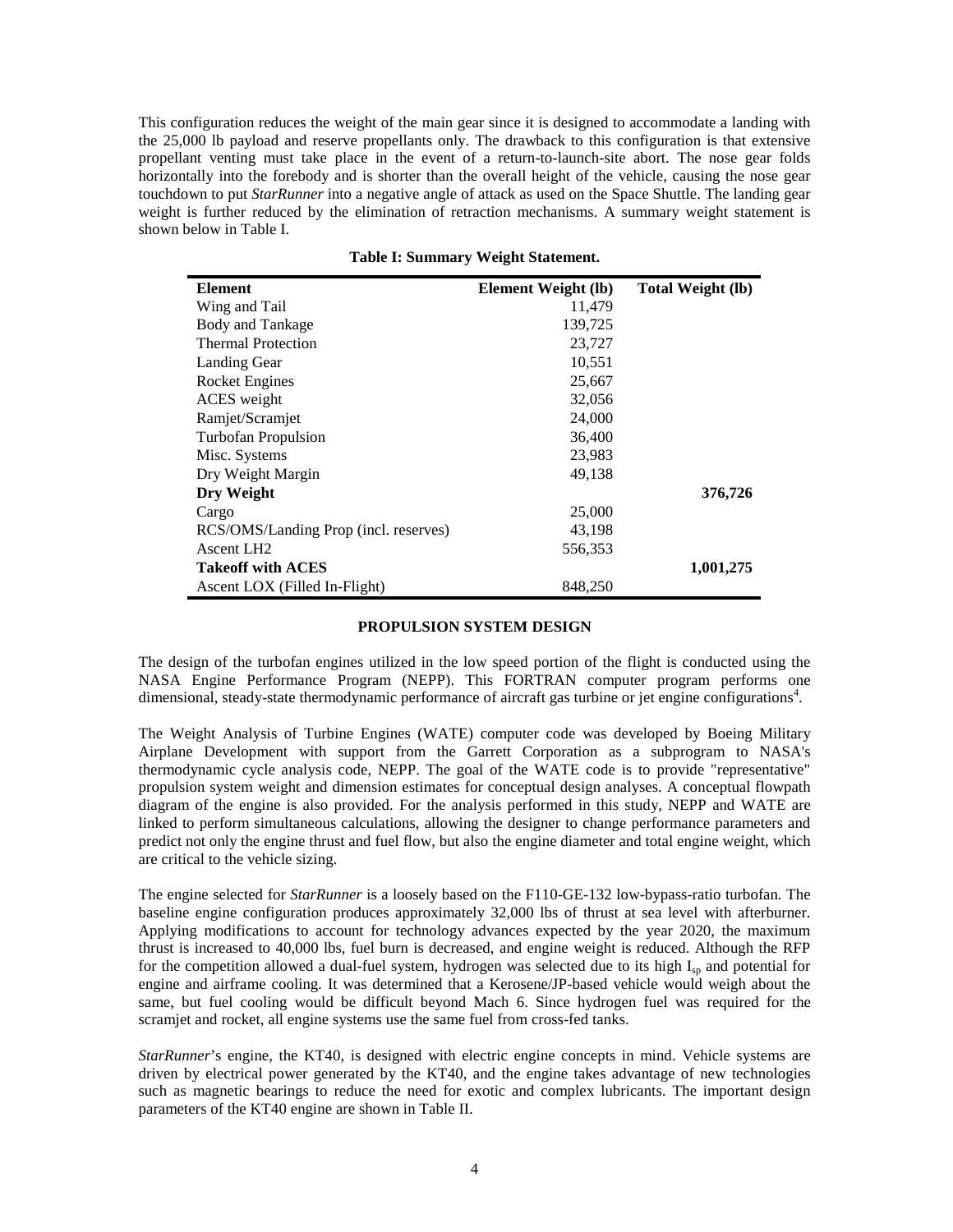| Fan Pressure Ratio               | 3.6   | Rotor Inlet Temp (T41)                 | $3000^{\circ}$ F |
|----------------------------------|-------|----------------------------------------|------------------|
| Fan Efficiency                   | 90%   | Reheat Temp (Afterburner)              | $3400^{\circ}$ F |
| Design Bypass Ratio              | 0.40  | <b>Extraction Ratio</b>                | 0.85             |
| <b>Compressor Pressure Ratio</b> | 8     | Turbine Blade Max Metal Temp.          | 1800 °F          |
| <b>Compressor Efficiency</b>     | 91%   | Turbine Vane Max Metal Temp.           | 1900 °F          |
| <b>Burner Efficiency</b>         | 98%   | <b>Total Uninstalled Engine Weight</b> | 2600 lbs         |
| <b>HPT</b> Efficiency            | 90.5% | <b>Overall Diameter</b>                | 4 ft             |
| LPT Efficiency                   | 91.5% | Overall Length                         | 11.83 ft         |

**Table II: Design Values for the NASA Engine Performance Program (NEPP).**

The design parameters represent those consistent with upper-bound predictions for a 2020 EIS advanced gas turbine engine. The rotor inlet temperature and afterburner temperature rely on the application of advanced turbine and combustion chamber alloys in development under the UEET, IHPTET, and VAATE initiatives. The WATE conceptual flowpath of the KT40 engine is shown in Figure 3. The weight breakdown of the KT40 is shown below in Table III. These weights are calculated using the WATE model, and technology k-factors are applied to represent advanced technologies such as compressor blisks which cannot be modeled using the WATE software.

**Table III: Component Weight Summary of the KT40 Engine.**

| Component                    | Weight (lbs) Component |                                 | Weight (lbs) |
|------------------------------|------------------------|---------------------------------|--------------|
| Fan                          | 904                    | Afterburner                     | 236          |
| Compressor                   | 357                    | Nozzle                          | 296          |
| Combustor                    | 57                     | Accessories                     | 100          |
| <b>High Pressure Turbine</b> | 218                    | Misc. Cases/Ducts               | 200          |
| Low Pressure Turbine         | 232                    | <b>Total Uninstalled Weight</b> | 2,600        |

The above table illustrates the uninstalled weight of the KT40 engine. The thrust/weight ratio of this engine is approximately 15, and is considered extremely aggressive. Although an engine with this thrust/weight is optimistic by today's standards, a fully airbreathing system that does not rely on rocket power for a thrust

assist through the transonic drag rise will require small and extremely powerful engines. The VAATE program, sponsored by the Air Force Office of Special Research, seeks to increase the performance to cost ratio by a factor of 10 by 2020. The success of an airbreathing propulsion access-tospace vehicle such as *StarRunner* relies on government funded advances in propulsion technologies to advance the state of the art, contributing to a very high thrust/weight ratio and reduced fuel consumption.



**Figure 3.** *StarRunner* **KT40 Turbofan Engine.**

The high-speed flight regime is characterized by four phases. Initially, *StarRunner* flies at an altitude of 45,000 feet at Mach 3 for a ramjet-powered cruise while the ACES equipment liquefies and stores the 859,000 lbs of liquid oxygen required. The vehicle then ascends along the RFP-recommended 2,000 psf dynamic pressure trajectory to Mach 6 at approximately 75,000 feet where the ramjet transitions to scramjet mode. This engine operates along this trajectory to approximately Mach 10.5, where the vehicle pulls off the 2,000 psf dynamic pressure trajectory and ascends at constant Mach number to 115,000 feet where the rocket is ignited. Ramjet/scramjet performance is determined using SCCREAM<sup>5</sup>, which requires engine geometry based inputs to compute thermodynamic performance for the calculation of thrust and I<sub>sp</sub>. To ensure that the engine design is optimized over the flight path, the iSIGHT<sup>6</sup> integration and optimization software package is utilized. A Windows command-line version of SCCREAM is integrated into the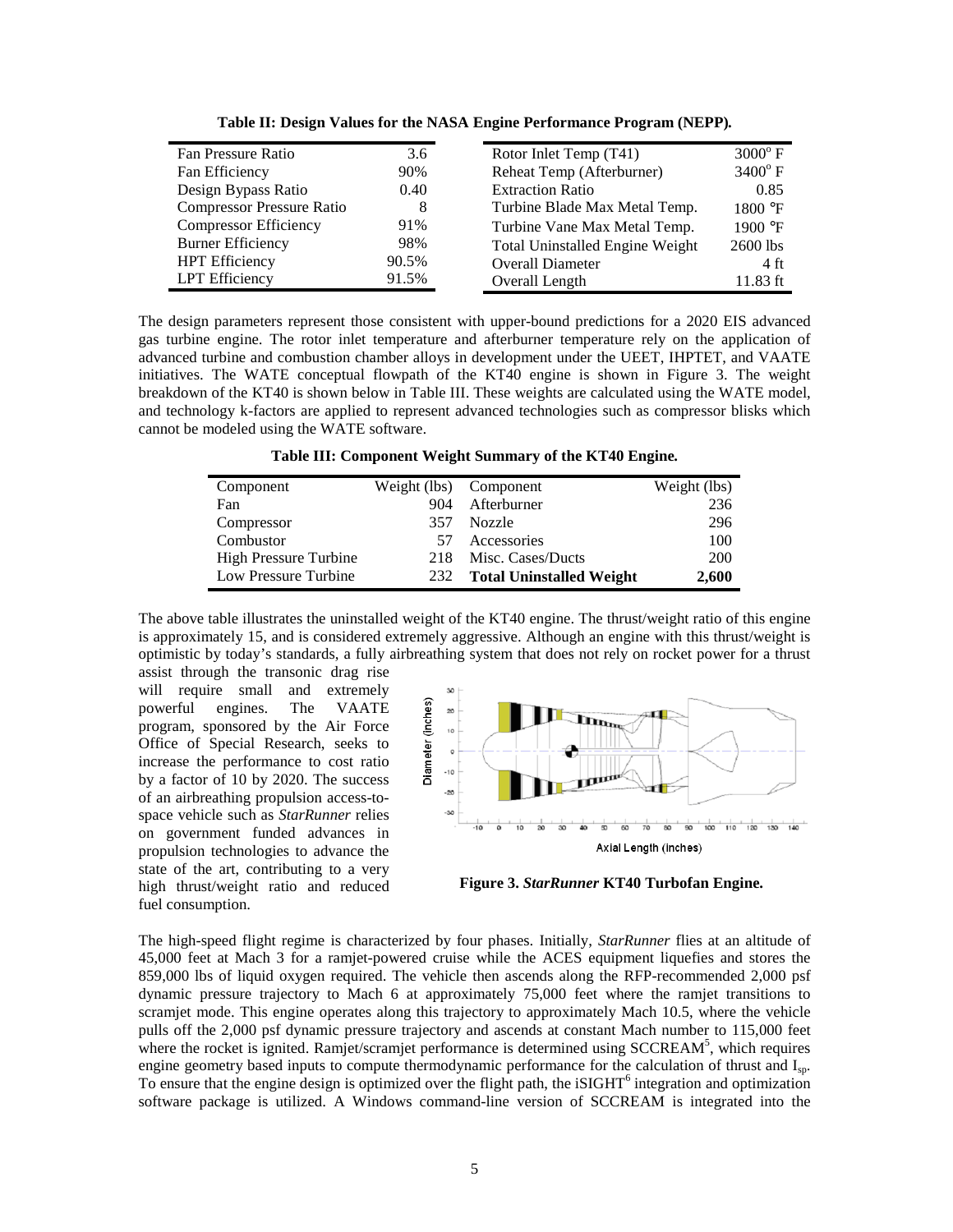iSIGHT graphical environment and the input variables for SCCREAM such as the area ratios at each engine station and the position and angle of fuel injectors are identified as parameters for optimization. The objective function for the optimization algorithm is either Thrust or Isp, depending on the flight regime. The trajectory code was executed with thrust-optimized and I<sub>sp</sub>-optimized engine configurations, and the design team selected the option that minimizes GLOW while also minimizing the amount of movable geometry

required for the ramjet/scramjet system. The optimization results are shown in Figure 4. The lower surface is represented by the dotted red line (Mach 3-6) and moves as Mach number increases to the dashed green position (Mach 10). The upper surface of the engine and bottom of the vehicle are shown in the solid red line. While the ramjet is in operation from Mach 3-6, the engine is optimized to be in the full-open position. The ramjet throat, labeled as station "\*" moves up and down to minimize spillage drag and maintain a normal shock at the inlet to avoid an "unstarted inlet" condition.



**Figure 4. Optimized Ramjet/Scramjet Geometry.**

The ramjet fuel injectors are located just prior to station 3' and consist of an array of burners similar to the afterburner on the F-15 or F-16. As the Mach number increases from 6 to 10 and the scramjet is activated, the lower surface of the engine is raised, decreasing the capture area and moving toward a shock-on-lip condition at Mach 10. At this time, the ramjet injector array is retracted into the upper surface of the engine and a series of swept-ramp fuel injectors near station "\*" are activated to promote mixing due to the short length of the engine and the supersonic speed of the incoming air in scramjet mode. To reduce the amount of variable geometry in the high-temperature aft section of the ramjet engine, a thermal choke technique, maintained by a digital engine control system is used in place of a fixed converging/diverging nozzle. The extra complexity of removing this nozzle in scramjet mode heavily penalized the airbreathing system.

The linear aerospike rocket engine, which ignites after the vehicle reaches Mach 10.5, uses liquid hydrogen and liquid oxygen as the propellant combination. The vacuum  $I_{sp}$  of the engine is 455 seconds, and the combined thrust of the three engines is approximately 1.5 million lbs. The engine is located at the end of the expansion ramp and is protected from the ramjet/scramjet exhaust with retractable TPS-coated doors. The actuators for the doors allow them to close again in the vacuum of space to protect the rocket engines during reentry.

# **TRAJECTORY OPTIMIZATION**

Due to the extremely integrated nature of the engine and vehicle in the *StarRunner* design, a rapid and efficient trajectory code that easily integrates with an engine performance deck was required. Several commercial legacy codes such as POST and OTIS were examined for their feasibility; however, due to the complexity of the ACES flight mode, a separate 600-line trajectory code was written in MATLAB for this design study. The details of the code operation during the ACES cruise are discussed in a subsequent section.



**Figure 5. Force Balance in Trajectory Code.**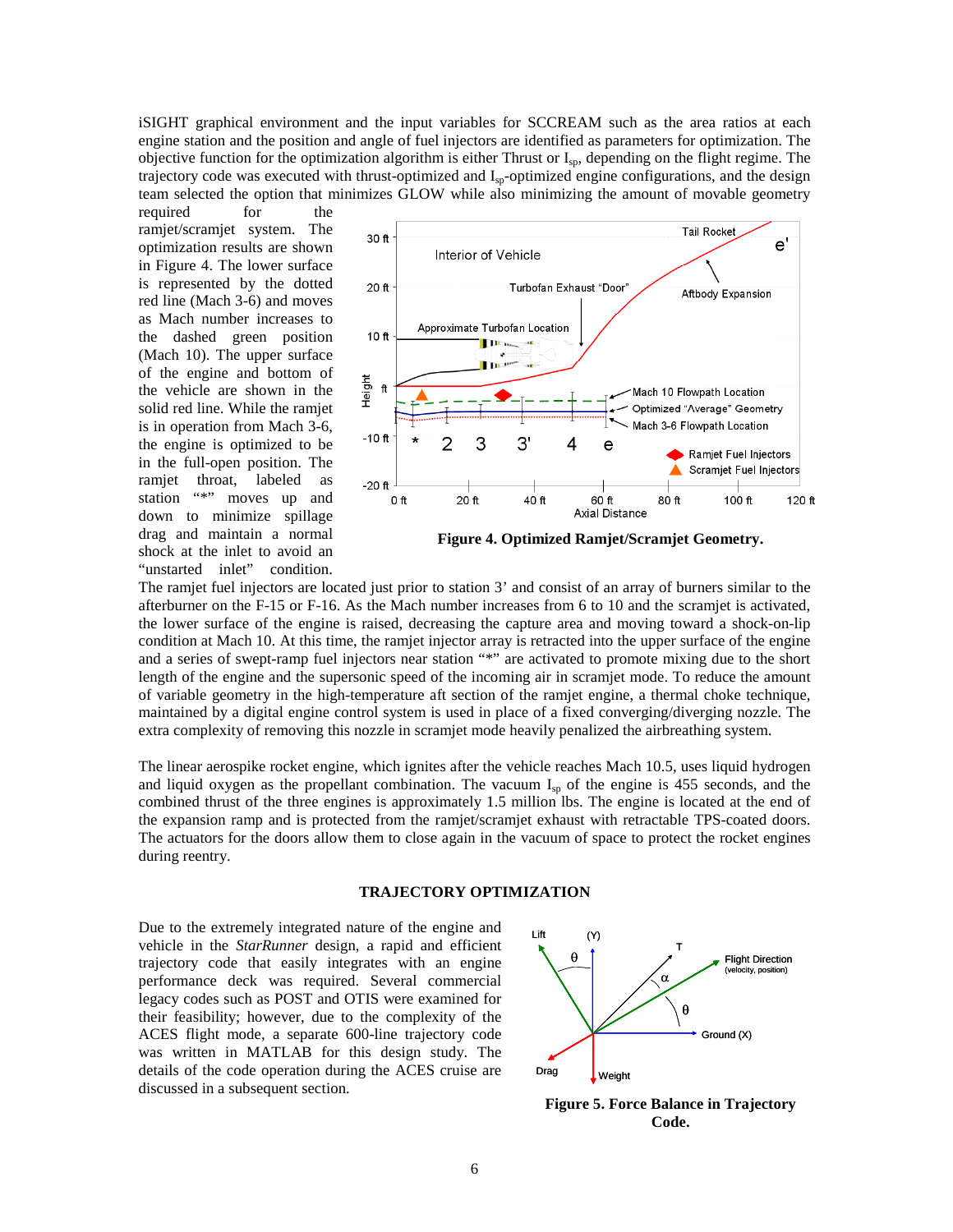The simple code is based upon the force balance in each Cartesian direction as shown in Figure 5:

$$
\sum F_x = T\cos(\theta + \alpha) - D\cos(\theta) - L\sin(\theta) \tag{1}
$$

$$
\sum F_y = T \sin(\theta + \alpha) - D \sin(\theta) + L \cos(\theta) - W \tag{2}
$$

Where *T* is the thrust of the vehicle, *W* is the current vehicle weight, and *L* and *D* are the lift and drag calculated by APAS. The flight path angle,  $\theta$ , and angle of attack,  $\alpha$ , are optimized along the flight path to converge the trajectory code with a minimum GLOW as the engine performance parameters are perturbed. The focus of the trajectory code is the high-fidelity modeling of the physics of the propulsion system. To simplify the vehicle analysis and reduce code complexity, the code assumes a point mass in two dimensions with a flat, non-rotating Earth. The acceleration is calculated from Newton's second law in each direction,

and integrated over one second intervals for the entire trajectory. The optimization routine of the code determines the optimum trajectory to minimize fuel burn with a given number of engines and a provided engine deck. Using an iterative process, the ideal number of turbofan engines was determined, which defines the width of the vehicle to accommodate 14 engines with a four foot diameter. Another optimization loop was performed to determine the optimum scramjet/rocket transition Mach number. A feedback loop was added to the trajectory code to transition when the thrust/drag ratio of the scramjet was below a certain tolerance. Airbreathing ascent beyond this point provided diminishing energy increases for a relatively constant fuel input. The trajectory plot of *StarRunner* is shown in Figure 6. Below Mach 3, flight path



**Figure 6.** *StarRunner* **Trajectory Plot.**

is optimized for minimum fuel burn using the turbofan performance deck. At Mach 3 and 45,000 feet, the ramjet engines are engaged for the ACES cruise. After filling the oxygen tanks, *StarRunner* climbs along the 2000 psf dynamic pressure curve using ramjet/scramjet power until reaching Mach 10.5, where a pullup maneuver is executed using the scramjet to ascend to 115,000 feet and rocket ignition.

# **AIR COLLECTION AND ENRICHMENT SYSTEM (ACES)**

The requirement to maximize the use of airbreathing propulsion systems drove the design to seek ways to greatly reduce GLOW. The primary means identified for GLOW reduction is an ACES. Research on this concept began in the 1960s and has been carried through to ground testing. ACES were proposed for the NASP vehicle in the 1980s and more recently in the "Alchemist" ACES<sup>7</sup>. *StarRunner*'s ACES utilizes a Rotational Fractional Distillation Unit (RFDU), powered by an electric motor using electricity generated by two of the turbofan engines. This device physically separates low temperature oxygen from nitrogen. Future concepts may utilize a vortex tube technology<sup>8</sup>, performing the separation using a much lighter system with few moving parts; however, the TRL of this system was determined to be too low for implementation in *StarRunner*. The chilling system to liquefy incoming atmospheric oxygen and nitrogen utilizes one stage for high temperature and one for low temperature heat exchange. As shown in Figure 7, a portion of the ramjet inlet air is directed into the ACES Inlet. After trace elements such as Argon and  $CO<sub>2</sub>$ are removed, the incoming air is directed through the high temperature heat exchanger or pre-cooler. This heat exchanger primarily uses chilled nitrogen flowing back through the system to decrease the temperature of the air by several hundred degrees. At the same time, the cold nitrogen is raised back near ambient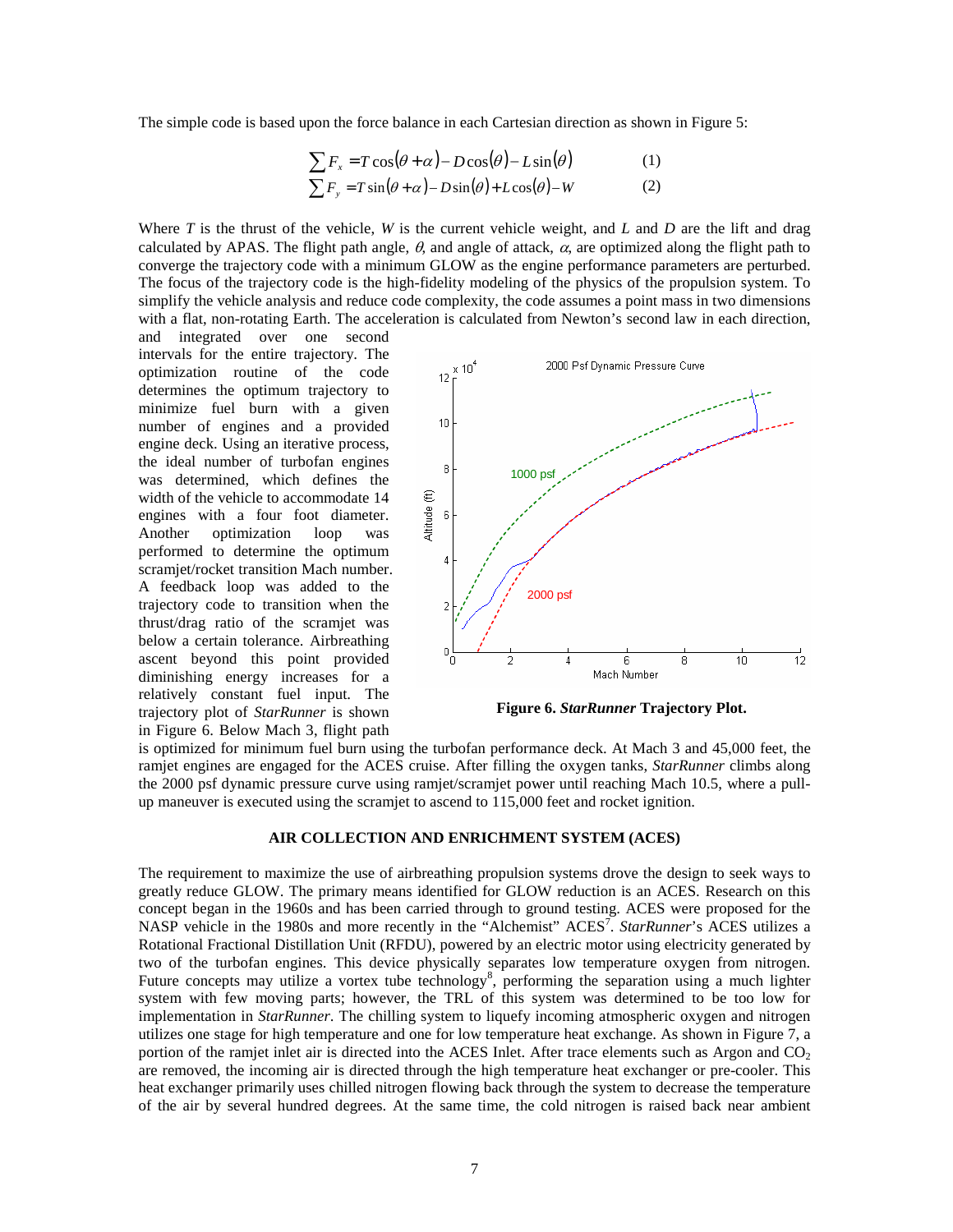temperature before being dumped into the exhaust of the ramjet engines, providing additional combustor cooling. The ACES air then enters the low temperature heat exchanger or condenser. This device uses liquid hydrogen to decrease the temperature of the air to levels at which both nitrogen and oxygen are liquefied. The liquid mixture then enters the RFDU which spins to physically separate the oxygen and nitrogen. An RFDU diameter of 8 feet is capable of providing 98% purity for the LOX. After separation, the oxygen is pumped into the two storage tanks near the payload bay of the vehicle, while the nitrogen



**Figure 7. Schematic of the** *StarRunner* **ACES.**

is pumped back through the system to provide cooling in both heat exchangers. This "waste" nitrogen accounts for 73% of the cooling required by the system.

The collection rate of oxygen depends primarily on two factors: the inlet flow rate of air and the amount of liquid hydrogen used for cooling. Although it is possible to design a system which collects liquid oxygen much faster by using more hydrogen fuel, the ramjet engines can only accommodate a specific amount of hydrogen before the equivalence ratio of the propulsion system exceeds 1.0 or the vehicle needs to dump LH2 overboard. To prevent this, the inlet flow rate and collection rate of the system were matched to the fuel flow requirements of the ramjet engine. During the ACES cruise, the cooling requirements for the ramjet components are not a major design constraint, so the thermal heat sink of the hydrogen fuel can be used primarily for oxygen liquefaction. At maximum performance, 320 lb/s of 98% pure LOX can be liquefied and stored.

During the ACES collection phase, the trajectory code maintains cruise at Mach 3.0 at 45,000 feet, increasing the angle of attack slightly as oxygen is collected and the mass of the vehicle increases. Initially, the ramjet engines are operated at part-power; maximum power at the beginning of ACES cruise would cause the vehicle to accelerate or climb, and the ACES is designed to operate at a given Mach number and altitude. As oxygen is liquefied, the ramjets are throttled up to maintain the cruise profile. Approximately thirty minutes into the cruise, the ramjet engines reach 100% throttle. Since the ramjet thrust is a function of mass flow and fuel/air ratio, air must be diverted from the ACES to the ramjets to increase the mass flow to maintain the ACES cruise. During the second half of the ACES cruise, the oxygen collection rate decreases by approximately 15% over the remaining thirty minutes. According to the trajectory code, the cruise ends successfully and the mission continues when 859,000 lbs of LOX have been collected. In the model, the mission fails if the collection rate decreases to zero or if the vehicle burns too much hydrogen during the cruise. The optimized design requires approximately 100,000 lbs of LH2 to power the ramjet engines over the time required to collect the necessary LOX. Without the ACES, *StarRunner's* empty weight decreases, but the GLOW increases to the point at which the turbofan engines cannot provide sufficient thrust to overcome the transonic drag rise without the use of the rocket. Trade studies revealed that the turbofan-powered system required ACES, whereas the exclusion of ACES drove the design from a TBCC to an RBCC configuration inconsistent with the RFP requirement to maximize the use of airbreathing propulsion. The weight of the system, approximately 32,000 lbs, was estimated from Reference 9. This weight is based on the use of the RFDU for separation, while a vortex tube-based system may reduce the weight by as much as 30%. The system is estimated to be approximately 8 feet in diameter and 10 feet long, based on the ground-test RFDU models and estimates for the "Alchemist" system.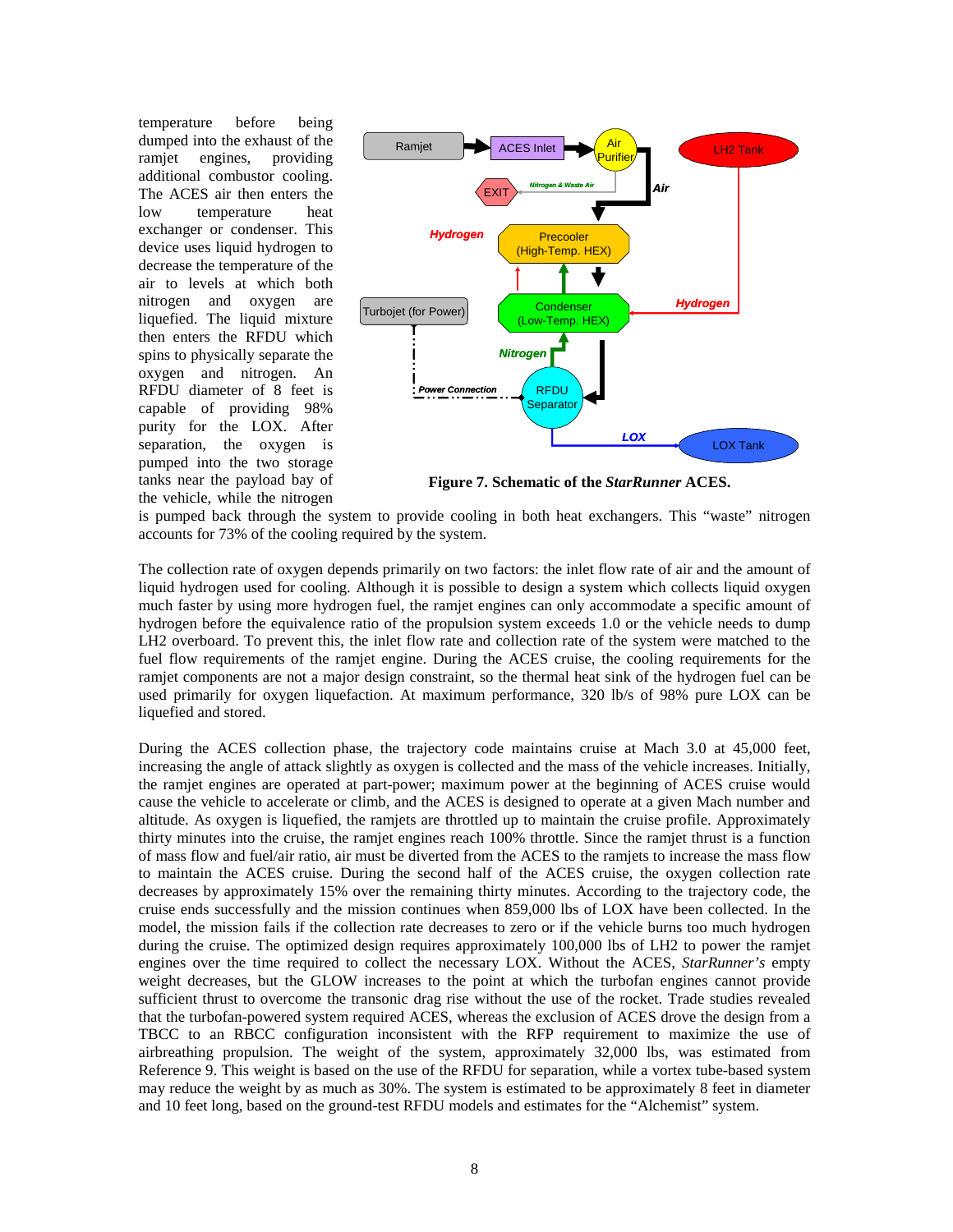#### **THERMAL PROTECTION SYSTEMS (TPS)**

Unlike the Space Shuttle and all historical launch vehicles, the maximum heating loads experienced by *StarRunner* occur during ascent rather than reentry, due to the relatively long time the vehicle spends at supersonic and hypersonic speeds within the Earth's atmosphere. The primary TPS for the vehicle utilizes advanced passive protection systems similar to the tiles and RCC panels on Space Shuttle. TPS materials for each vehicle area are shown below in Table IV. The nose and wing leading edge will encounter a maximum heating load of 3530°F for approximately 15 seconds at the end of the scramjet ascent prior to rocket ignition; however, during the Mach 3 ACES cruise, the vehicle experiences a constant temperature on these surfaces of around 1550°F. Ultra High Temperature Ceramics (UHTC's) such as Halfnium Diboride provide the potential to handle this temperature. High temperature areas behind the vehicle nose and wing leading edge utilize Advanced Carbon-Carbon panels. The lower surface of the vehicle requires thermal protection that can be provided by NASA-developed TUFI tiles; however, the viability of these TPS materials under high dynamic pressures must be confirmed. Due to the lower temperatures experienced, the upper surfaces of the vehicles utilize AFRSI blankets where appropriate.

| <b>TPS</b> Material      | Location                   | Max     | Density     | Emissivity | % of Total |
|--------------------------|----------------------------|---------|-------------|------------|------------|
|                          |                            | Temp.   | $(lb/ft^3)$ |            | TPS Weight |
| Halfnium Diboride (UHTC) | Nose and Wing L.E. $(6)$   | 4500 °F | 594.3       | 0.90       | 9.7%       |
| Adv. Carbon/Carbon (ACC) | Nose and Wing L.E. $(12")$ | 2900 °F | 99.9        | 0.90       | 4.1%       |
| Titanium Aluminide       | Wing/Tail Structure        | 1900 °F | 28.5        | 0.80       | 27.5%      |
| <b>AFRSI Blankets</b>    | Vehicle Upper Surface      | 1600 °F | 6.0         | 0.87       | 29.9%      |
| TUFI Tiles w/ AETB-8     | Vehicle Lower Surface      | 2400 °F | 81.8        | 0.87       | 28.9%      |

# **Table IV:** *StarRunner* **Thermal Protection Systems.**

The inlet lip, due to shock/boundary layer interactions and shock/shock interactions, requires active cooling using a series of copper NARloy-Z pipes and liquid hydrogen fuel similar to the water-cooled solution used for the 10 second test flight of the X-43A in March 2004<sup>10</sup>. Hydrogen is also used to provide cooling for the ramjet/scramjet components in the hypersonic regime. Using the first-order estimation techniques from Reference 11, the fuel flow of hydrogen to the scramjet is sufficient to provide the required cooling up to a Mach number of approximately 11. This reinforces the selection of Mach 10.5 as the scramjet/rocket transition Mach number.

## **COST AND ECONOMICS**

After converging the design process on a configuration that satisfies the performance requirements of the competition RFP, it was also necessary to build a valid business case for the SSTO vehicle and estimate the cost of the system. *StarRunner*'s cost estimate uses the Cost and Business Analysis Module (CABAM), developed by the Georgia Tech  $SSDL^{12}$ . This Excel-based tool calculates the DDT&E cost, operations cost, and first unit production cost (TFU). Several programmatic assumptions were made for *StarRunner*. The DDT&E phase of the program is assumed to start in 2011. The first vehicle will be purchased and completed in 2018, with several test flights during 2018 and 2019. The first full-scale mission will be a government ISS ferry mission, conducted in late 2019. Following successful completion of the test phase, the spacecraft will begin a low-rate operations phase where between 25% and 75% of the maximum flight rate for commercial and government markets will be conducted. Meanwhile, two additional vehicles will be purchased and constructed. The program will begin full-scale operations by 2023, and will continue until 2040. Extension of the program will be possible, and upgrades to the vehicle can occur by using money obtained during the 20 year operational period. This program closely follows that of the Space Shuttle<sup>13</sup>.

To establish a valid business case, government contribution of 50% toward the airframe development and 100% towards the propulsion system development will be required. Using public-domain estimates from a variety of sources for estimated current and future markets for government and commercial satellite launches, a correlation between the launch price and number of launches can be established. Using these predictions, CABAM will determine the Internal Rate of Return (IRR) for a given flight rate. By selecting the desired IRR, the cost per pound (\$/lb) to orbit is established. The results of the CABAM parametric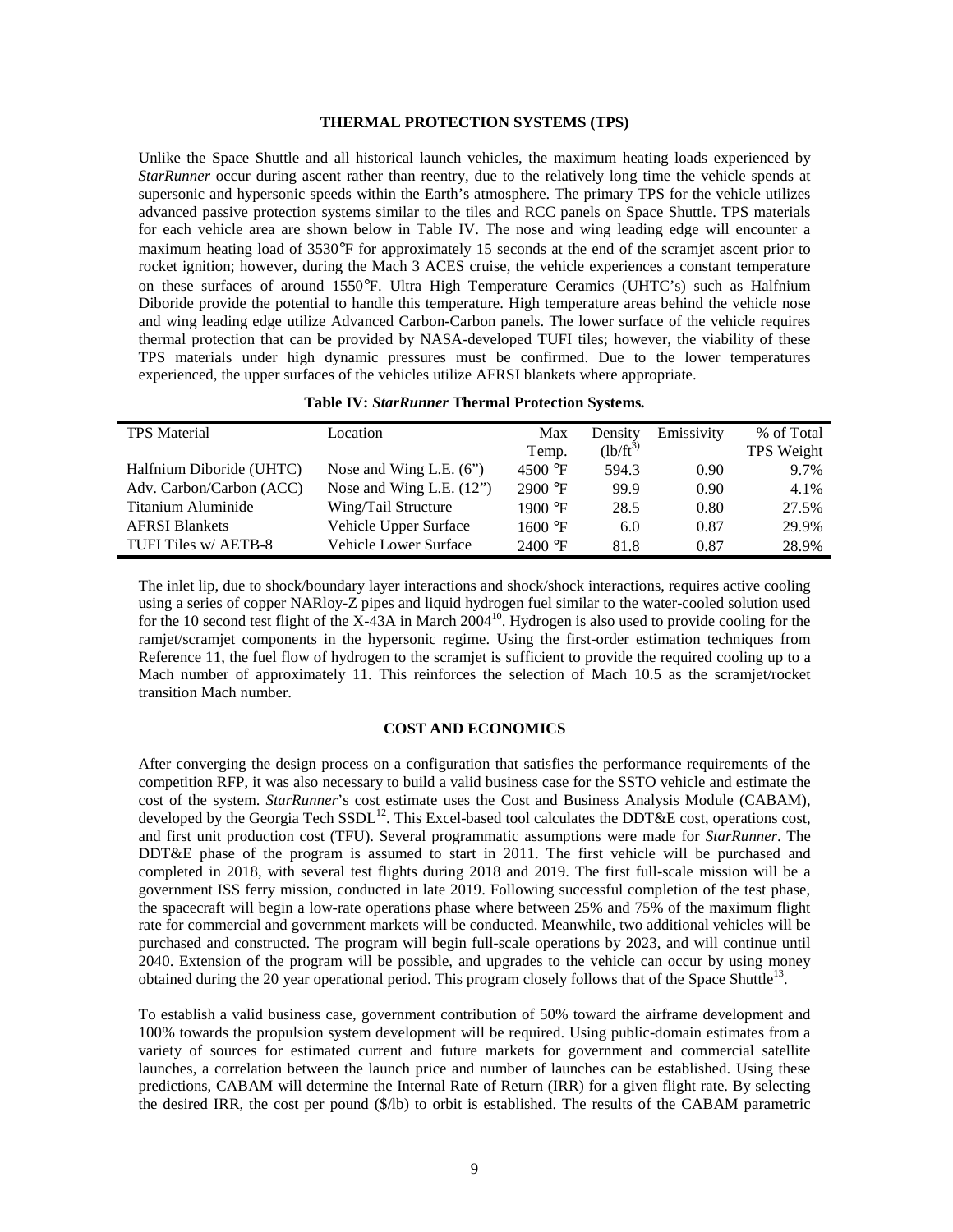study are shown in Figure 8. Based on the market assumptions, as the \$/lb to orbit increases, the number of customers willing to accept

this price decreases, reflecting the decrease in flights per year with an increase in \$/lb. The IRR can be maximized in two ways: with a very high price and a very low flight rate, or by selecting the highest flight rate with a high IRR. As illustrated in Figure 8, a local maximum in the IRR function exists at a flight rate of 54 flights/year and a cost per pound to orbit of \$825/lb. This corresponds with an IRR of 8.95%, and puts the \$/lb value below the often-quoted \$1000/lb desired value for next generation reusable launch vehicles.



**Figure 8. Determination of IRR and Flight Rate.**

The weight-based CABAM module is calibrated for the technology factors estimated for the 2020 EIS of *StarRunner*. With the market and IRR assumptions defined above, the estimated DDT&E cost of *StarRunner* is \$10,909 M (2003 USD), and a TFU cost of approximately \$2,933 M (2003 USD). The KT40 turbofan engine is estimated using PRICE H cost estimation software<sup>14</sup> and a modified baseline engine model from the Georgia Tech ASDL. Sixty engines will be produced to provide the three *StarRunner* airframes with sufficient spares. The engine cost model requires weight inputs from the WATE flowpath model and technology k-factors that are consistent with the predicted level of engine technology for the 2020 EIS. Finally, the overall engine complexity factor is set at the upper bound to represent the difficulty of developing a new centerline turbofan engine using hydrogen fuel. Using this model, the estimated cost per engine of the KT40 is \$5.3 M (2003 USD) for a production run of 60 engines. If the modification of an existing turbofan engine such as the F110 or F119 were a program requirement, the DDT&E cost for the engine modifications is approximately \$684 M (2003 USD), while the more likely result of a new centerline engine and technology demonstration program may cost several billion dollars. The development of a new core will likely require government involvement and commonality with future hypersonic global strike military systems. The high cost of the KT40 in comparison to other engines in this thrust class is a result of the low production run of the engine program. If the same technology assumptions are used over a JSF-like production run of around 3,000 engines, the cost per engine drops to under \$3M per engine, which is consistent with predicted values for a 35-40,000 lb thrust class afterburning turbofan engine program.

The overall breakdown of the cost categories for *StarRunner* is shown in Figure 9. The actual mission operations, including operations, maintenance, insurance, and reusable systems, accounts for 35% of the total program cost, while the development of launch facilities and vehicle DDT&E is nearly 10% of the total cost. As shown in the figure, the greatest expenditure category is the financing cost of the program,



**Figure 9. Summary of** *StarRunner* **Cost and Economics.**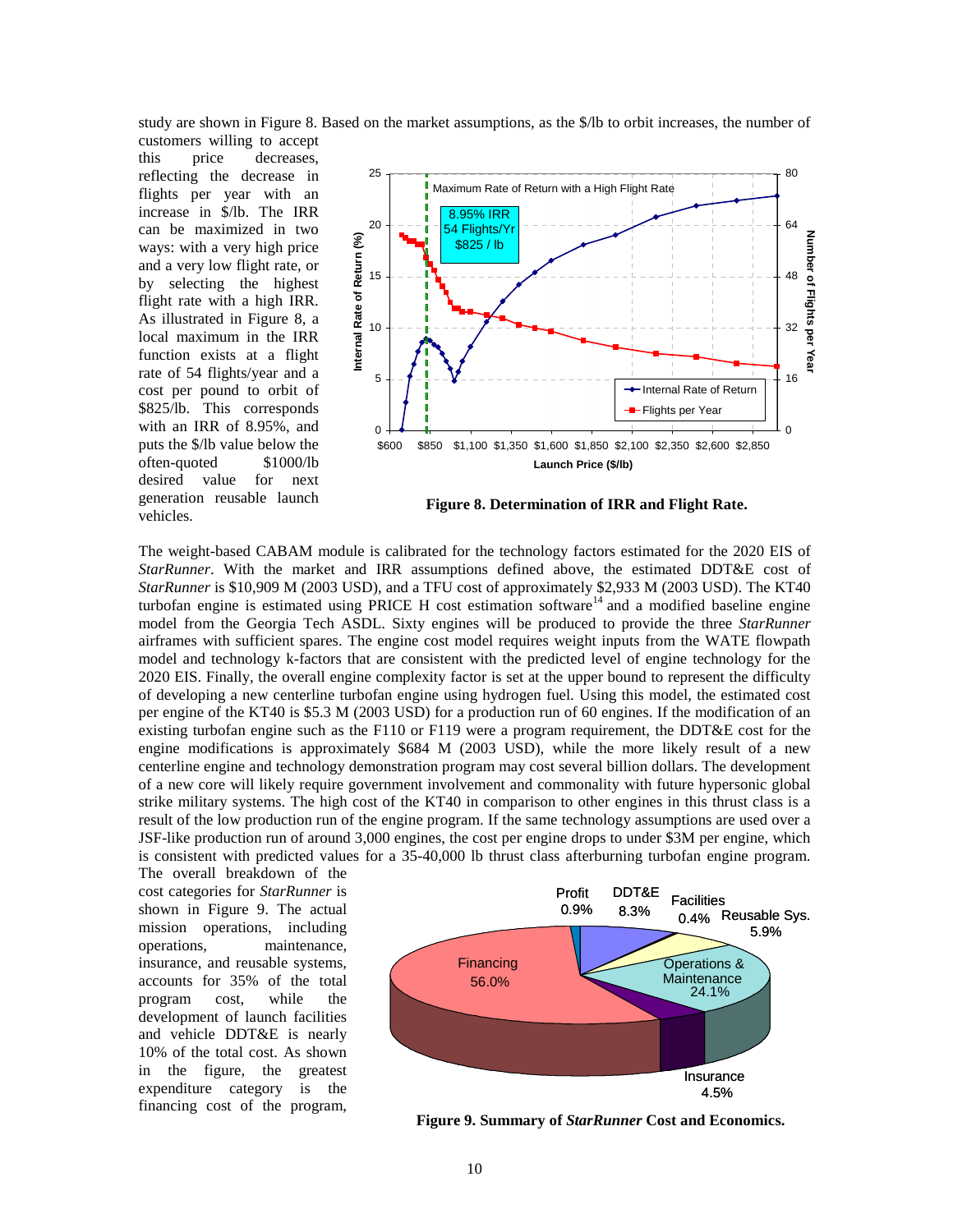due to the large initial outlays required to develop, construct, and test *StarRunner*. Due to the relatively low IRR, the total estimated profit for the program is only 1%. With the market assumptions predicted and technologies required to field a viable reusable launch vehicle, the basis of a commercial program on the economics of *StarRunner* would be difficult. The *StarRunner* concept would require extensive government involvement and support for the development of the vehicle, maturation of advanced technologies from low TRL to flight readiness, and operation of *StarRunner* over a twenty year time frame. Although the *StarRunner* economics were based on the assumptions of the design competition, in addition to supporting the ISS, *StarRunner*'s highly reusable nature would make this architecture ideal for the newly announced Moon/Mars initiative which may require multiple launches to assemble interplanetary vehicles in LEO.

## **CONCLUSION**

The *StarRunner* concept represents a solution to the demanding requirements of a next-generation reusable launch vehicle that utilizes airbreathing propulsion systems. Throughout the design process, aggressive but realistic assumptions of future technologies were utilized to demonstrate the viability of an airbreathing, hypersonic SSTO access-to-space vehicle. Technologies required to realize this advanced system include advanced compressor and turbine alloys, blisk construction techniques, combustor ceramic matrix composites, and technologies that drastically increase the thrust-to-weight ratio over current turbofan engines. Following the successful test of the X-43A vehicle in 2004, further testing of scramjet combustion systems over a wide range of Mach numbers must be conducted, and reusable hydrogen-powered scramjet demonstrators should be flight tested to validate the *StarRunner* technologies on a smaller scale. Additionally, the development of highly efficient linear aerospike rocket engines should be reexamined following the cancellation of the X-33 program. Also, due to the high aerodynamic heating loads experienced on ascent, new thermal protection systems such as UHTC's must be developed and flightproven to allow *StarRunner* to use passive cooling for the airframe to retain the cooling capacity of its hydrogen fuel for the engine components. Finally, a reliable and robust ACES must be developed with lowweight components that rapidly liquefy atmospheric oxygen and store it for later use.

The integrated nature of the propulsion system and airframe for the SSTO vehicle required that the student design team members not only possess knowledge of each discipline, but also understand the complex interactions of the multidisciplinary design. Many iterations between team members were required to understand the complex interactions of the physics of the problem, and compromises were reached through trade studies and iteration between the various disciplines. Ironically, the inexperience of the mostlyfreshmen team contributed to the unorthodox approach to this complex, real-world problem. The enthusiasm of the team's younger members and desire to succeed in defiance of this lack of experience were two of the driving factors in keeping the team members engaged in the project from week to week. Team members learned that while many concepts may be technically feasible, the reality of cost and time constraints on the project may limit the final design. Additionally, the team quickly learned that off-theshelf solutions for vehicles requiring such advanced technologies are rarely available, confirming the initial prediction that, "if this were easy, someone would have done it already." Nevertheless, the competition provided students with a thorough overview of the exciting challenges facing them as they begin their careers in aerospace engineering.

This educational program not only provides students with a real-world application for classroom methodologies, but also encourages student involvement in extracurricular activities related to aerospace engineering, space vehicle design, and propulsion system analysis. Two team members have entered the graduate program at GT, while four former freshmen are undergraduate research assistants at the University.

#### **ACKNOWLEDGEMENTS**

The Georgia Tech Student Design Team, FAS Propulsion Systems, would like to thank our competition advisors, Dr. Olds and Mr. Escher, in addition to the staff of the ASDL, SSDL, and representatives from the Space Propulsion Synergy Team (SPST) and SpaceWorks Engineering, Inc who served as mentors and project reviewers. Finally, we would like to thank the AIAA and the Airbreathing Propulsion Technical Committee for their continued sponsorship of the yearly design competitions that promote student creativity through research and design.